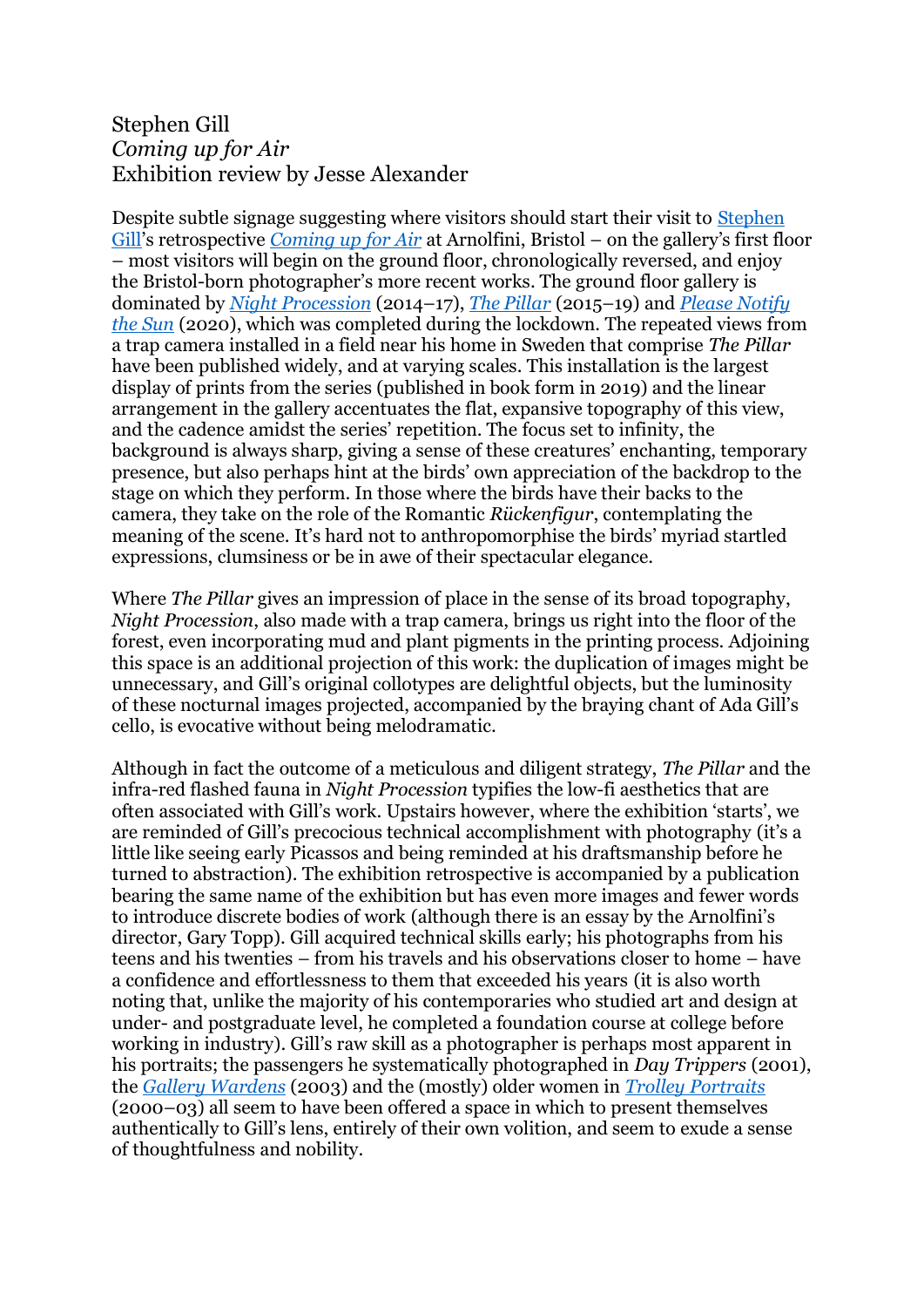Despite his ability as a portraitist, Gill is perhaps more associated with the representation of place (the exhibition is programmed as part of the Bristol Photography Festival, the theme of which is *a sense of place*). Perhaps some of the least visually striking, yet most amusing works are his *[Billboards](https://www.stephengill.co.uk/portfolio/portfolio/nggallery/album-1-2/billboards)* (2002–04) and *[Birds](https://www.stephengill.co.uk/portfolio/portfolio/nggallery/album-1-2/birds)* (2005–10). As with many of his series, these were the products of a strict strategy, and in these the result being a discordant relationship between the final image and text: *Billboards* shows us the backside of advertising hoardings, and often there is a contrast between the seductive strapline that titles the images, such as *L'Oréal Paris. Because you're worth it*, and the grotty corner of some indistinct city periphery, shot with New Topographic-esque deadpan objectivity.

Consumption also features heavily in Gill's seminal work from the period, *[Hackney](https://www.stephengill.co.uk/portfolio/portfolio/nggallery/album-1-2/hackney-wick)  [Wick](https://www.stephengill.co.uk/portfolio/portfolio/nggallery/album-1-2/hackney-wick)* (2003–05), an affectionate essay dominated with flea markets, completed – legendarily – on a camera purchased there for fifty pence. This period and this body of work appear to have liberated Gill from received documentary aesthetics of the time and catalysed an increasingly experimental, exuberant approach in his practice. The abundance of, for want of a better word, 'stuff' that we see in *Hackney Wick*  mirrors Gill's own preoccupation with found objects and their potential for meaning.

Gill has incorporated found objects from an area into the final images in visually dynamic ways, including *[Hackney Flowers](https://www.stephengill.co.uk/portfolio/portfolio/nggallery/album-1-2/hackney-flowers)* (2004–07), which are a kind of photocollage with objects laid on top of photographs, and *[Talking to Ants](https://www.stephengill.co.uk/portfolio/portfolio/nggallery/album-1-2/talking-to-ants)* (2009– 13), where objects were placed inside the camera, simultaneously obfuscating and embellishing views. Cabinets in the exhibition present some of these 'primary sources' – some of which are as ephemeral as drinks-can ring-pulls – and these further enhance the sense of reverence for the place and his subject.

Other projects have focused more specifically on found objects, such as his pictures of rocks and bricks used as missiles during the London riots in *[Off Ground](https://www.nobodybooks.com/product/off-ground)* (2011) and the folded, torn and otherwise frustration-wrought fruitless betting slips he found discarded on the street near his home in *[A Series of Disappointments](https://www.nobodybooks.com/product/a-series-of-disappointments-blue-red)* (2007)*.* This merging of place and artefact is also explored in *[Buried](https://www.stephengill.co.uk/portfolio/portfolio/nggallery/album-1-2/buried)* (2005–06) which involved burying prints, allowing the soil and ground to react unpredictably with the chemistry in the paper. This curiosity in the alchemical nature of the medium is also evident in *[Best Before End](https://www.nobodybooks.com/product/best-before-end)* (2013), where Gill experimented with the effect of energy drinks, controversially marketed towards teenagers, on photographs, revealing their chemical potency.

In addition to the cabinets, the main upstairs gallery features the staggering number of Gill's photobooks, almost exclusively published by himself. These aren't 'on display' as such, nor are they presented in a traditional kind of 'further reading' area, but on a distinctive freestanding shelving unit. Perhaps it is the unimposing jaunty angles of the shelves, or the unfinished wood, which makes handling these remarkable pieces feel like a genuinely welcomed aspect of the experience of the show, and perhaps a less intimidating activity than it might otherwise feel like.

There is a certain radiance in Gill's practice. It is distinctly playful; belligerent without being aggressive or stifled in self-assured irony. Maybe there is a youthfulness in his determination to persevere with a self-imposed strategy, or one of his many dilatory methods: an unstoppable belief that a project will, sooner or later, *inevitably* come together. But politics runs quietly through the veins of Gill's work